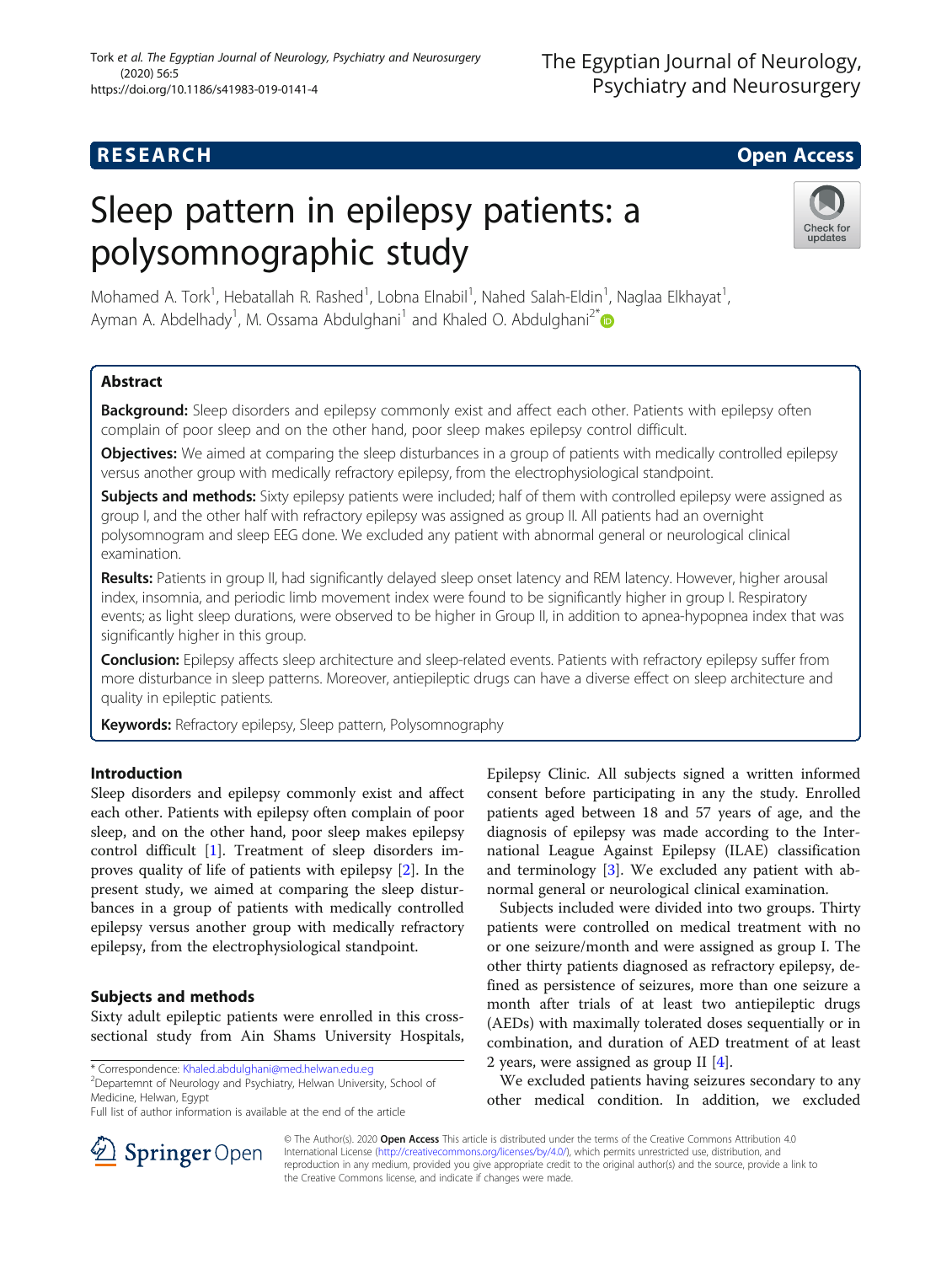patients with medical illnesses that possibly affect their sleep pattern (as hepatic and thyroid disorders). Moreover, we did not enroll patients with history of obstructive sleep apnea (OSA) prior to their epilepsy diagnosis, those with history of hypnotics or sedative intake, and those who recently discontinued their AEDs. Patients with narcolepsy and any other primary sleep disorder that require intervention with medication and potentially affect the results of the study were also excluded.

Subjects were able to withdraw voluntarily from the study at any time. Development of a clinically relevant change in medical condition, consent withdrawal, and difficulties of transportation as participation required an overnight stay in the sleep laboratory, were all reasons of patient's withdrawal.

All patients were subjected to full general and neurological examination including age, sex, and body mass index (BMI). Full epilepsy history including epilepsy type, seizure type(s) and frequency, and AEDs.

Ascertaining sleep and wake patterns, nighttime behaviors and sleep disorder symptoms, pertinent medical history, and medications were determined through subject interview. All subjects completed the sleep questionnaire "sleep history through structured sheet for sleep disorders center questionnaire" for the screening of sleep disorders [\[5\]](#page-4-0).

Subjects underwent an overnight polysomnography (PSG) with electroencephalography (EEG) recording for at least 6 h, using a Nihon Kohden Neurofax-1200 EEG/PSG system (Tokyo, Japan). We used 18 channels for EEG, 2 channels for electrooculography, 4 channels for legs, and 1 channel for each chin electromyography. We also used nasal pressure transducer and naso-oral thermistor to monitor airflow and piezoelectric belts for thoracic and abdominal efforts, in addition to ECG, pulse oximetry, snoring, body position, and video recordings. We performed sleep staging and event scoring according to the American Association of Sleep Medicine Scoring Manual [[6\]](#page-4-0). We traced apneas and hypopneas to derive the apnea–hypopnea index (AHI), defined as the number of respiratory events per sleep hour. Patients having an AHI >5 were considered to have sleep apnea [\[7](#page-4-0)].

The sleep parameters that were obtained by the PSG included (a) sleep latency and continuity measures (number of awakening more than 2 min duration, sleep efficiency, and number of arousal); (b) Sleep architecture including breathing events (AHI), and movement analysis and periodic limb movement (PLM) index with arousal, with no arousal, and total PLM index; and (c) rapid eye movement (REM) sleep analysis including REM%, REM latency, and REM periods.

### Statistical analysis

Data were collected, coded, and entered to a personal computer, IBM compatible. The data were analyzed with

the SPSS version 11.0.1 (Statistical Package for Social Science, Chicago, USA). Descriptive statistics was displayed as mean  $\pm$  standard deviation (SD) for continuous data. Student  $t$  test used for comparison of parametric data between the independent groups, Pearson correlation coefficient  $(r)$  test to indicate correlation between different variables, and Chi-square test for comparison of qualitative data. The level of statistical significance (P value) was set at 0.05.

## Results

The demographic data for both groups are shown in Table 1. There were no significant age or gender differences between medically refractory or controlled epilepsy patients. In addition, there was no significant difference between both groups as regards gender distribution and BMI.

Sleep efficiency was decreased in both groups; however, the difference between both groups was not statistically significant ( $P > 0.05$ ). Patients in group II (refractory epilepsy), took longer time to sleep as indicated by delayed sleep onset latency, compared to controlled epilepsy group, which was statistically significant. On the other hand, arousal index was found to be higher in medically controlled epilepsy, as well as number of awakenings, and limb movement index which was statistically significant (Table [2\)](#page-2-0).

Respiratory events were observed more frequently in group II, as AHI was higher among patients with refractory epilepsy compared to those with medically controlled epilepsy, although not reaching statistical significance. Light sleep (N1 and N2) was prolonged in both groups, but still being higher in group II, which was statistically significant. Deep sleep (N3) was decreased in both groups, but differences between both groups was not statistically significant (Table [3\)](#page-2-0).

REM sleep was significantly decreased in group II compared to group I. REM latency was found to be longer in the group with refractory epilepsy, as compared to those with medically controlled epilepsy, but it was found to be statistically insignificant (Table [4\)](#page-2-0).

Sleep symptoms including insomnia, excessive daytime somnolence (EDS), and snoring were reported in both groups. Patients with medically controlled epilepsy reported

Table 1 Comparison between both groups regarding demographic data

| Variable                | Group I       | Group II     | $P$ value |
|-------------------------|---------------|--------------|-----------|
| Age of patients (years) | $79.1 + 10.8$ | $25.1 + 7.3$ | 0.1       |
| Male (n)                | 12 (40%)      | 14 (46.7%)   | 0.6       |
| Female (n)              | 18 (60%)      | 16 (53.3%)   | 0.6       |
| BMI (mean $\pm$ SD)     | $25.86 + 4.9$ | $26.2 + 5$   | 0.7       |

BMI body mass index, n number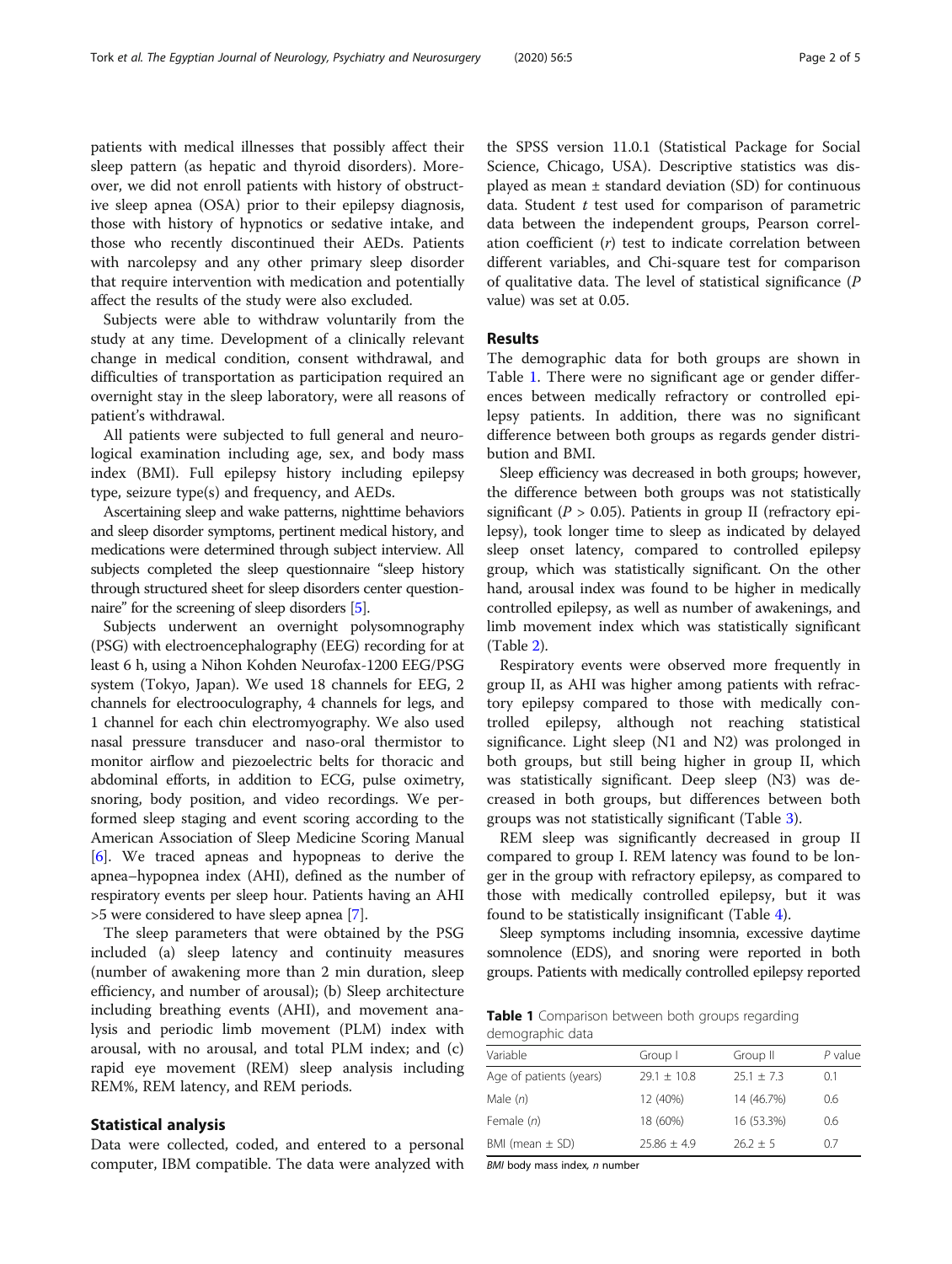| Laterie, and continually incasates |               |                |           |
|------------------------------------|---------------|----------------|-----------|
| Variable                           | Group I       | Group II       | $P$ value |
|                                    | Mean $\pm$ SD |                |           |
| Sleep efficiency (%)               | $85.3 + 16.8$ | $83.56 + 14.1$ | 0.67      |
| Sleep onset latency (min)          | $12.5 + 11.7$ | $23.89 + 31.5$ | 0.04      |
| Arousal index                      | $19.8 + 25$   | $10.2 + 9.3$   | 0.06      |
| Number of awakenings               | $7.3 + 7.9$   | $6 + 5.8$      | 0.47      |
| PLM index                          | $3 + 5$       | $0.5 + 1.1$    | 0.01      |
|                                    |               |                |           |

<span id="page-2-0"></span>Table 2 Comparison between both groups regarding Sleep Latency and continuity measures

PLM periodic limb movement

insomnia more frequently than EDS and snoring, as compared to refractory epilepsy patients, and this was statistically significant. On the other hand, snoring and EDS were reported more frequently in patients with refractory epilepsy as compared to those with medically controlled epilepsy, and this was also statistically significant (Table 5).

As regards the seizure type, in group I "medically controlled epilepsy", there were 25 patients (83.3%) with generalized tonic clonic seizures (GTC) and 5 patients (16.7%) with focal seizures, whereas in group II "refractory epilepsy", there were 16 patients (53.3%) with focal seizures and 14 patients (46.7%) with generalized epilepsy. Thus, refractory epilepsy patients tend to have focal epilepsies than those of medically controlled epilepsy, and this was significant. Compared with medically controlled group with focal epilepsy, more patients with refractory epilepsy were having more temporal lobe seizures, and again, this was statistically significant.

As expected, patients with refractory epilepsy were taking more AEDs compared with those with medically controlled epilepsy, yet with no statistical significance. Most of the patients of group I were controlled on monotherapy, with 23 patients (76.7%) taking first generation AEDs, and 7 patients (23.3%) taking second generation AEDs. Patients in group II were maintained on polytherapy; all of them were taking first generation AEDs, and 27 patients (90%) were combining first- and second-generation AEDs. Patients on valproic acid (VPA) and levetiracetam (LEV) were found to be significantly more in the refractory epilepsy group as compared to medically controlled epilepsy patients. On the other hand, patients on carbamazepine (CBZ), phenytoin

Table 3 Comparison between both groups regarding sleep architecture and breathing events

| Variable      | Group I       | Group II       | $P$ value |
|---------------|---------------|----------------|-----------|
|               | Mean $\pm$ SD |                |           |
| AHI           | $1.44 + 3.5$  | $2.58 + 5.1$   | 0.315     |
| $N1, 2$ (min) | $53.2 + 23.6$ | $71.15 + 22.9$ | 0.004     |
| $N3$ (min)    | $2.23 + 3.5$  | $7.99 + 6.1$   | 0.552     |

AHI apnea–hypopnea index, O2 oxygen, N1, 2 stage 1,2 sleep, N3 stage 3 sleep

Table 4 Comparison between both groups regarding REM sleep parameters

| REM latency (min) | $87 + 56$     | $97.3 + 202$   | 0.491     |
|-------------------|---------------|----------------|-----------|
|                   |               |                |           |
| REM (min)         | $32.7 + 25.4$ | $17.69 + 20.2$ | 0.014     |
|                   | Mean $\pm$ SD |                |           |
| Variable          | Group I       | Group II       | $P$ value |

REM rapid eye movement

(PHT), lamotrigine (LTG), and oxycarbazepine (OXC) were more in the refractory epilepsy group, yet with no statistical significance (Table [6](#page-3-0)).

#### **Discussion**

Relationship of sleep and epilepsy is complex and reciprocal. Sleep in epileptic patients is usually altered and this may lead to intractability. Moreover, it is confirmed that prolonged awakening has a negative impact on increased cortical excitability and susceptibility to seizures. In addition, sleep–wake cycle and its regulatory mechanisms can affect epilepsy. Putting these data in mind, we could hypothesize a relation between epilepsy and sleep disorders [\[8](#page-4-0)]. In patients with epilepsy, studies of sleep architecture have been a very fruitful area of clinical research [[9\]](#page-4-0). Our study is the first Egyptian study, to our knowledge, to compare between sleep architecture in medically controlled and refractory epilepsy patients.

In this study, we aimed to characterize possible abnormalities in sleep architecture, quality, and distribution of primary sleep disorders in a group of patients with controlled epilepsy versus medically refractory ones. Interestingly, none of the enrolled patients had any seizures during the PSG recordings or the day before. This was a valuable coincidence, since it rules out the possibility of disturbed sleep being attributed directly to epileptic seizures.

Elwan and colleagues (2005) found that untreated epileptic patients had significant excessive daytime sleepiness compared to controls  $[10]$  $[10]$ . In the present study, we found that patients with refractory and medically controlled epilepsy reported frequent symptoms of sleep disturbance including insomnia, EDS, and snoring which comes in agreement with a couple of earlier studies [[11](#page-4-0),

Table 5 Comparison between both groups regarding sleep related clinical data

| Variable       | Group I    | Group II | $P$ value |
|----------------|------------|----------|-----------|
|                | Percentage |          |           |
| Sleep symptoms | 50%        | 46.7%    | 0.79      |
| Insomnia       | 26.7%      | 6.7%     | 0.04      |
| Snoring        | 13.3%      | 33.3%    | 0.03      |
| <b>EDS</b>     | 10%        | 26.6%    | 0.05      |

EDS excessive daytime somnolence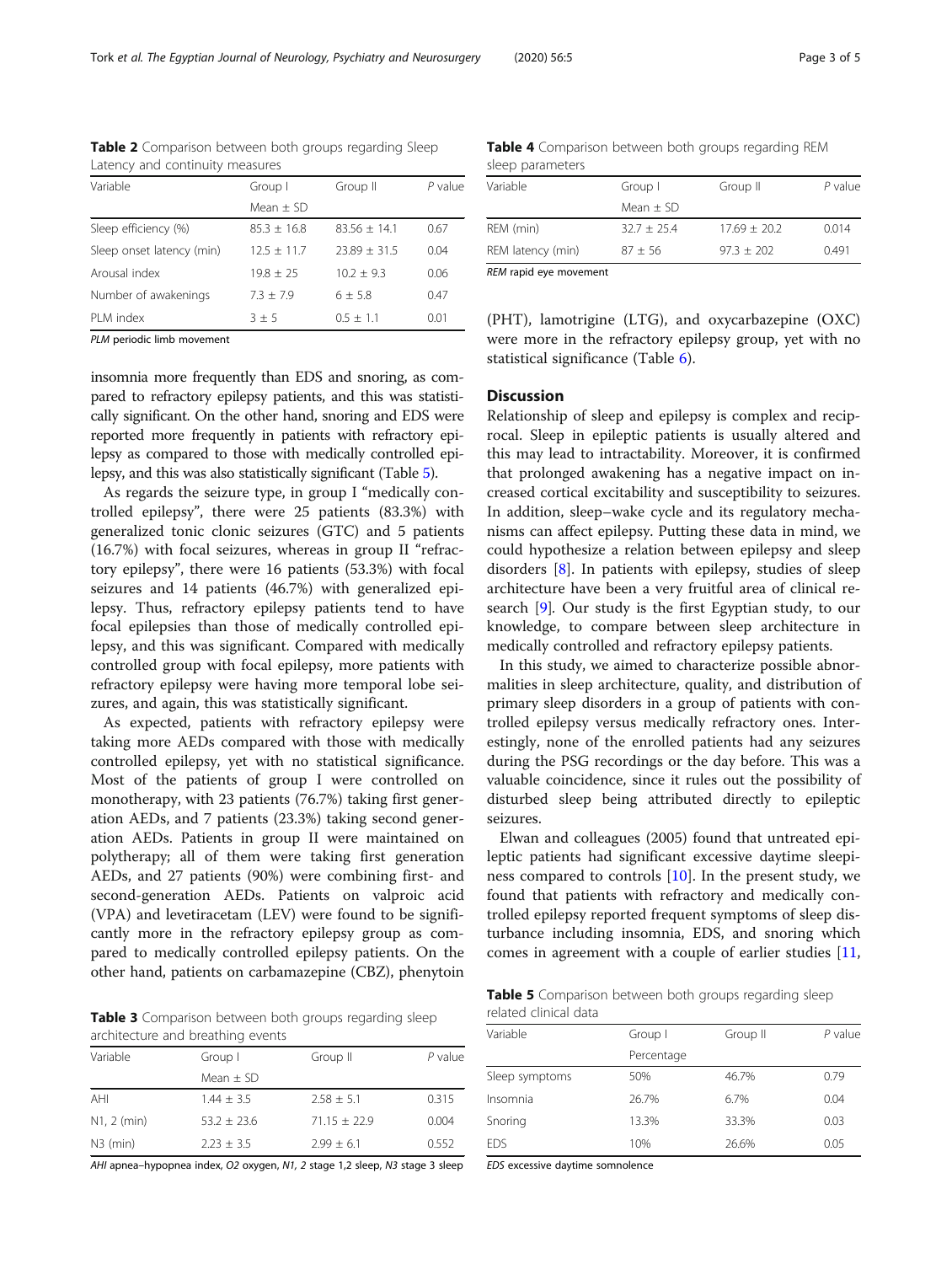AEDs antiepileptic drugs, VPA valproic acid, CBZ carbamazepine, PHT phenytoin, LEV levetiracetam, LTG lamotrigine, OXC oxycarbazepine

[12\]](#page-4-0). It was noted that the most frequent sleep disorder among refractory epilepsy patients was snoring followed by EDS. The high prevalence of EDS in the refractory epilepsy group could be attributed to the use of older AEDs and combination of AEDs [[3\]](#page-4-0).

However, the most encountered symptom in medically controlled patients was found to be insomnia. This finding was confirmed by the higher mean arousal index, higher limb movement index, and greater sleep fragmentation in the controlled epilepsy group. Vendrame and colleagues found that the prevalence of moderate and severe insomnia was 51% in their group of epileptic patients, with a stronger association in patients on higher number of AEDs. Also, it should be noted that the prevalence of chronic or severe insomnia in the general population has been estimated to approach 10% [\[13](#page-4-0), [14](#page-4-0)].

In the present study, the architecture of sleep of medically refractory epilepsy patients was markedly disturbed with greater sleep fragmentation and instability on seizure-free nights compared with medically controlled subjects, and the efficiency of sleep was poorer among the patients with medically refractory epilepsy, which is in accordance with other former studies [[11](#page-4-0), [15](#page-4-0)]. These studies agreed that reduction and instability of REM sleep is most often reported, yet shorter total sleep time, lower sleep efficiency, more sleep fragmentation, longer sleep latency, and increased stage shifts and awakenings are also found.

In 40 pediatric-age-group patients, Kaleyias and colleagues reported that intractable epilepsy patients have longer sleep latency, poor sleep efficiency, along with higher arousal index as compared to medically controlled epilepsy [\[16\]](#page-4-0). Our findings regarding sleep efficiency, sleep onset latency, REM latency, and AHI are similar to those in the previously mentioned study, which is also in accordance with Zanzmera and

colleagues' study. The only major difference observed by us is the much shorter sleep latencies among our patients in both groups, while the intergroup difference noted was similar, which is again similar to the findings reported by Zanzmera and colleagues [[15\]](#page-4-0). It could be attributed to the effect of AEDs, especially CBZ and VPA [\[17,](#page-4-0) [18\]](#page-4-0).

The interesting finding in our study was that significantly less number of group I patients had PLMs as compared to group II patients. This finding is unlikely to be clinically significant as the index in both groups is quite low, and similar finding was reported before, in the study of Zanzmera and colleagues [[15](#page-4-0)]. This difference could, however, be attributed to AEDs, specifically CBZ and VPA, which might decrease PLMs [[17,](#page-4-0) [19\]](#page-4-0).

It is known the AEDs affect sleep structure [[20\]](#page-4-0). Prolonged CBZ and VPA therapy have restorative and normalizing effects on sleep pattern in idiopathic epilepsies, in addition to improving subjective daytime sleepiness. CBZ leads to an increase in the number of sleep stage shifts, a reduction in REM sleep, increased fragmentation of REM sleep, and a significant reduction in sleep latency. In addition, studies suggested that VPA increases the number of arousals, prolongs the light stages of sleep and NREM phase, and decreases the length of the REM phase [\[21](#page-4-0)].

In our study, we found that the number of subjects taking CBZ and VPA in group II was much greater than those in group I, which could contribute partially in the observed findings of NREM sleep prolongation and reduction in REM sleep. However, this does not justify the significant decrease in sleep latency in both groups.

#### Conclusion

Epilepsy affects sleep architecture and sleep-related events. Patients with refractory epilepsy suffer from more delayed sleep onset latency, REM latency, and respiratory event especially sleep apnea. On the other hand, medically controlled patients suffer from higher arousal index, insomnia, and periodic limb movements. Moreover, antiepileptic drugs, can have a diverse effect on sleep architecture and quality in epileptic patients.

#### Abbreviations

AEDs: Antiepileptic drugs; AHI: Apnea–hypopnea index; BMI: Body mass index; CBZ: Carbamazepine; ECG: Electrocardiogram; EDS: Excessive daytime somnolence; EEG: Electroencephalography; ILAE: International League Against Epilepsy; LEV: Levetiracetam; LTG: Lamotrigine; NREM: Non-rapid eye movement; OXC: Oxycarbazepine; PHT: Phenytoin; PLM: Periodic limb movement; PSG: Polysomnography; REM: Rapid eye movement; VPA: Valproic acid

#### Acknowledgements

Not applicable

#### Authors' contributions

OA and HR made substantial contributions to conception and design of the study; HR performed the acquisition of data; MT, LE, NE, NA, and AA

<span id="page-3-0"></span>Table 6 Comparison between both groups regarding epilepsy related clinical data

| Variable                                        | Group I                                                                               | Group II                                                                      | Р                                                  |
|-------------------------------------------------|---------------------------------------------------------------------------------------|-------------------------------------------------------------------------------|----------------------------------------------------|
|                                                 |                                                                                       |                                                                               | value                                              |
|                                                 |                                                                                       | Mean $\pm$ SD or Percentage (n)                                               |                                                    |
| Generalized epilepsy                            | 83.3% (25)                                                                            | 53.3% (16)                                                                    | 0.012                                              |
| Focal epilepsy<br>Temporal lobe Seizures        | 16.7% (5)<br>13.3% (4)                                                                | 46.7% (14)<br>43.3% (13)                                                      | 0.012<br>0.009                                     |
| Number AFDs                                     | $1.03 + 0.03$                                                                         | $2.6 + 1.01$                                                                  | 2.71                                               |
| 1st generation AED                              | 76.7% (23)                                                                            | 100% (30)                                                                     | 0.005                                              |
| 2nd generation AED                              | 23.3% (7)                                                                             | 90% (27)                                                                      | 0.0001                                             |
| <b>VPA</b><br>CBZ<br>PHT<br>1 FV<br>I TG<br>ОХС | $30\%$ (9)<br>43.3% (13)<br>$3.3\%$ (1)<br>$16.7\%$ (5)<br>$3.3\%$ (1)<br>$3.3\%$ (1) | 56.7% (17)<br>66.7% (20)<br>13.3% (4)<br>60% (18)<br>16.7% (5)<br>$6.7\%$ (2) | 0.037<br>0.069<br>0.161<br>0.0005<br>0.085<br>0.55 |